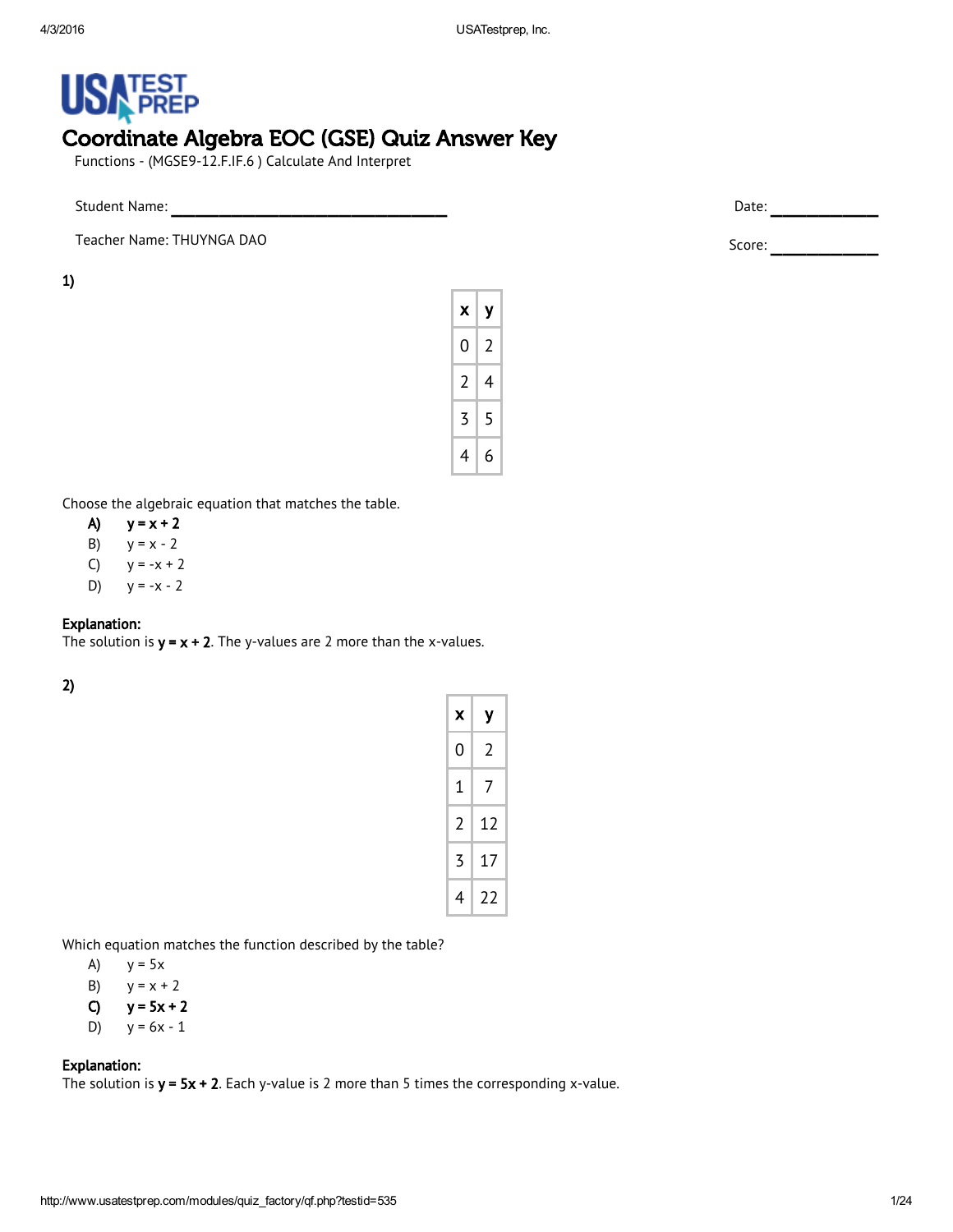| X | у  |
|---|----|
| 0 | 5  |
| 1 | 8  |
| 2 | 11 |
| 3 | 14 |
| 4 | 17 |

Which equation matches the function represented by the table?

- A)  $y = 3x$
- B)  $y = x + 5$
- C)  $y = 3x + 5$
- D)  $y = x + 11$

### Explanation:

The solution is  $y = 3x + 5$ . Each y-value in the table is 5 more than 3 times the corresponding x-value.

4)

| x | у  |
|---|----|
| 0 | 8  |
| 2 | 10 |
| 3 | 11 |
| 4 | 12 |

Choose the algebraic equation that matches the table.

- A)  $y = x + 2$
- B)  $y = x 8$
- C)  $y = x + 8$
- D)  $y = -x + 8$

# Explanation:

The solution is  $y = x + 8$ . The y-values are 8 more than the x-values.

5)

| X | у    |
|---|------|
| 0 | $-2$ |
| 2 | 0    |
| 3 | 1    |
| 4 | 2    |

Which graph represents the table?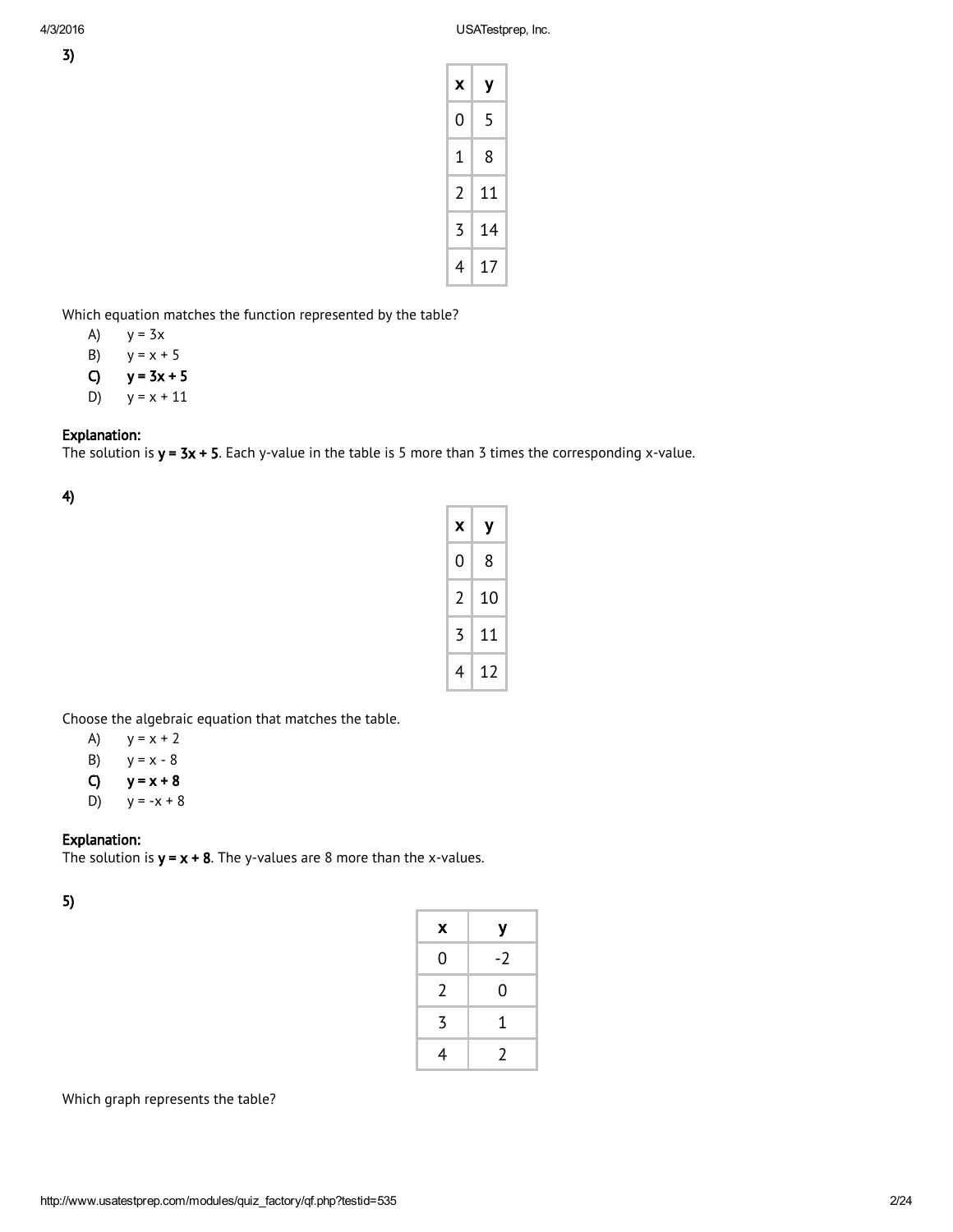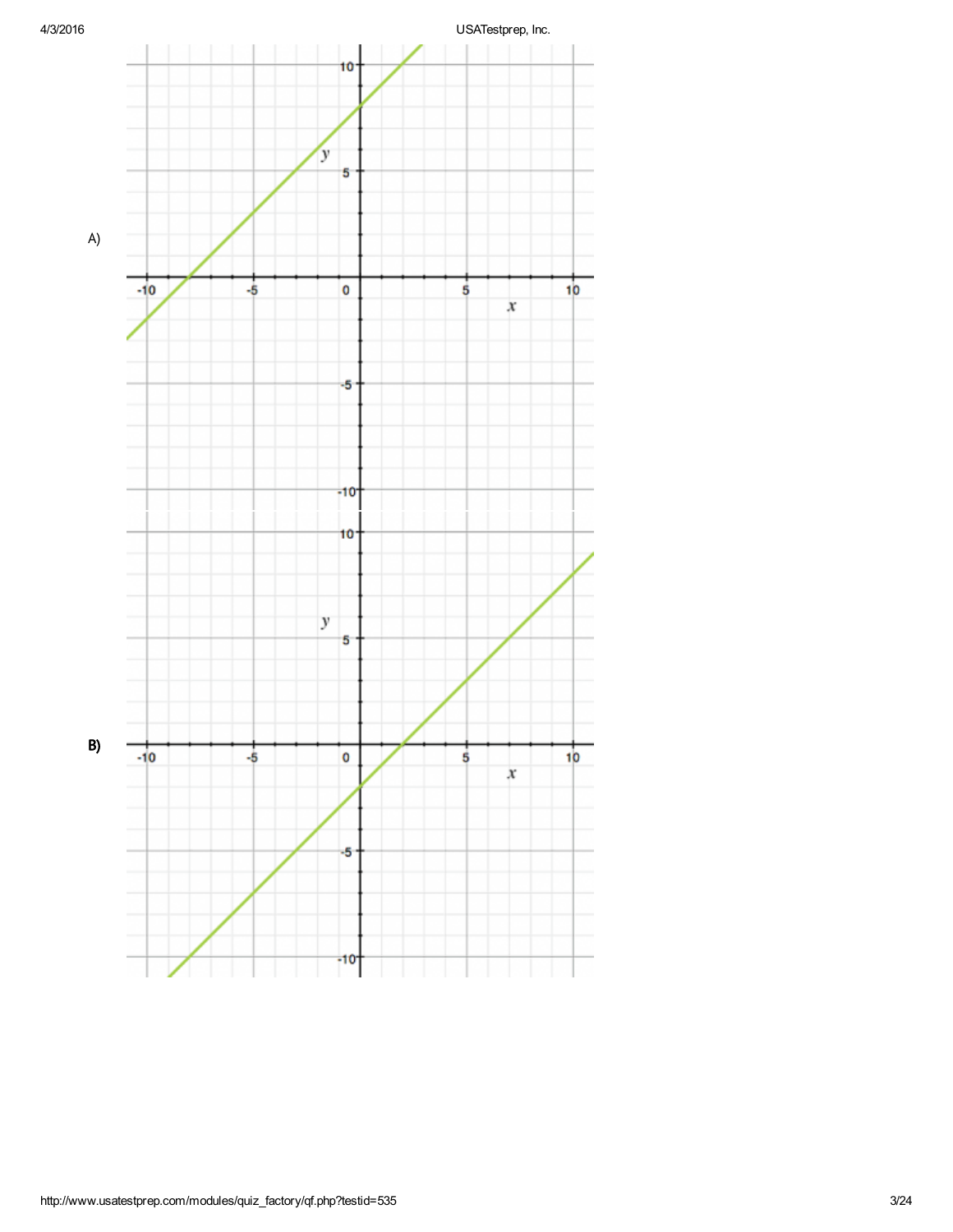

# Explanation:

The solution is B. The y-values are 2 less than the x-values.

6)

| x             | у    |
|---------------|------|
| 0             | $-2$ |
| $\mathcal{I}$ | 0    |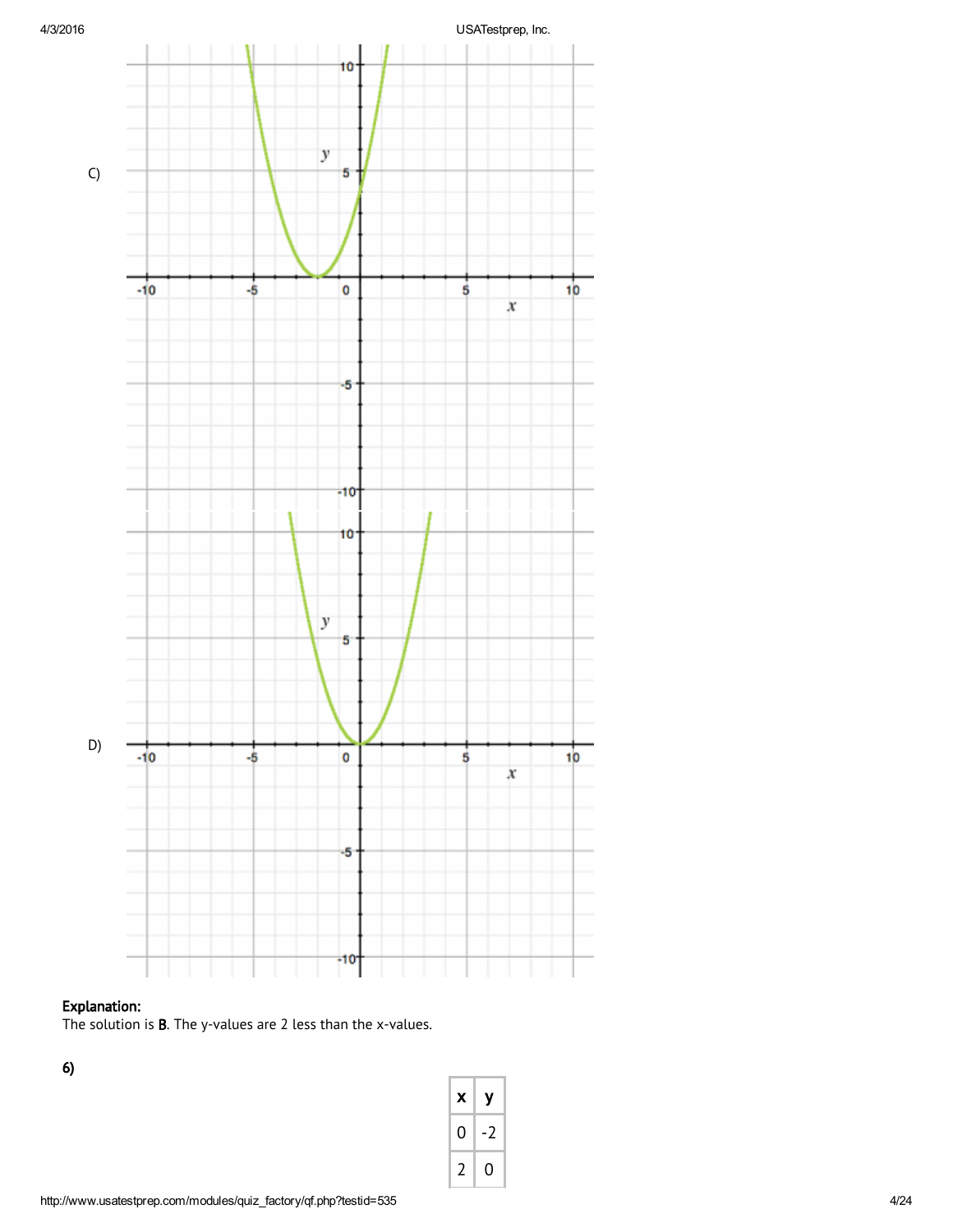| ζ |    |
|---|----|
| 4 | ٠, |

Choose the algebraic equation that matches the table.

- A)  $y = x 3$ B)  $y = x + 2$ <br>**C)**  $y = x - 2$
- $y = x 2$
- D)  $y = -x 2$

# Explanation:

The solution is  $y = x - 2$ . The table shows that the y-values are 2 less than the x-values.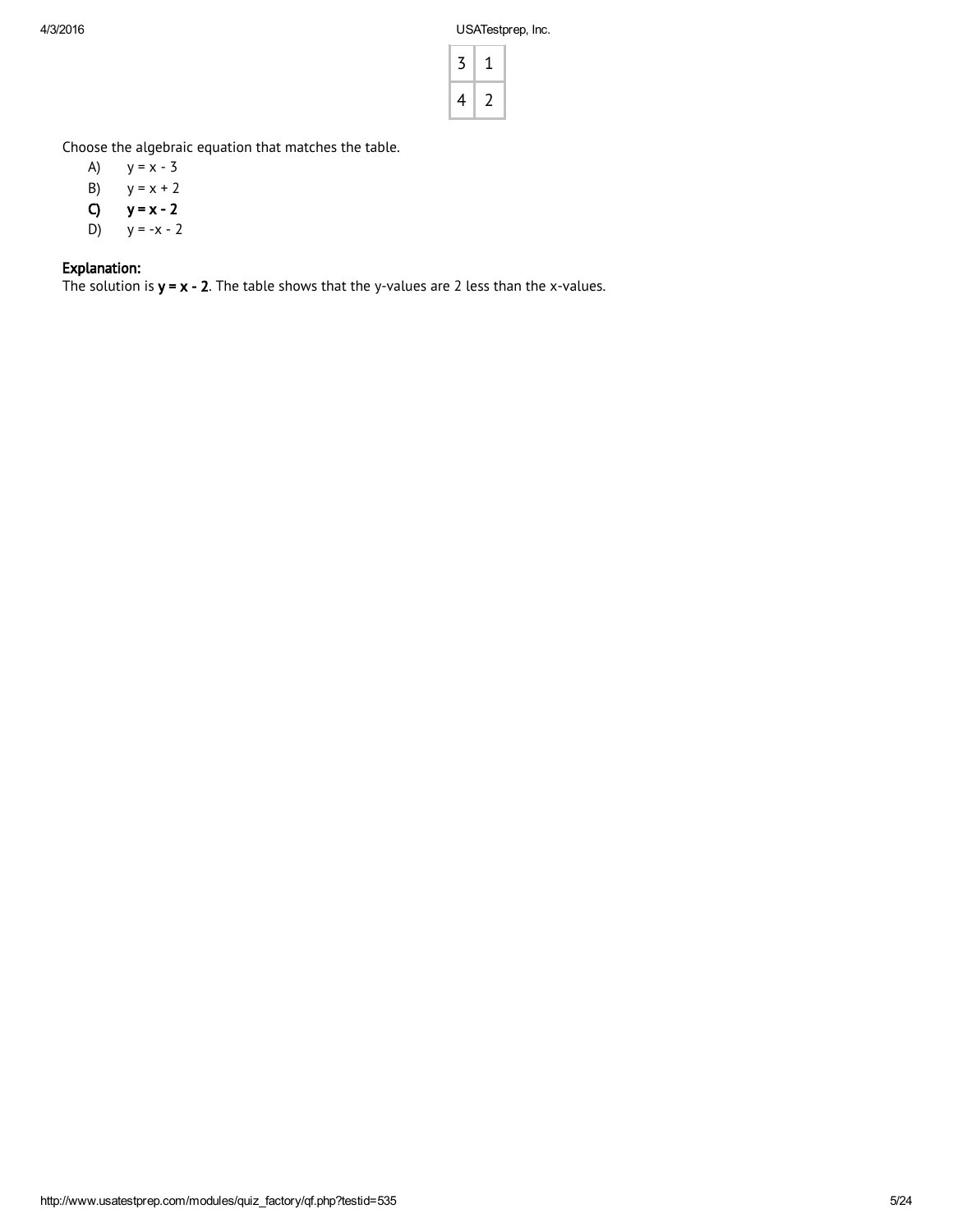

Which graph represents the function described in the table?

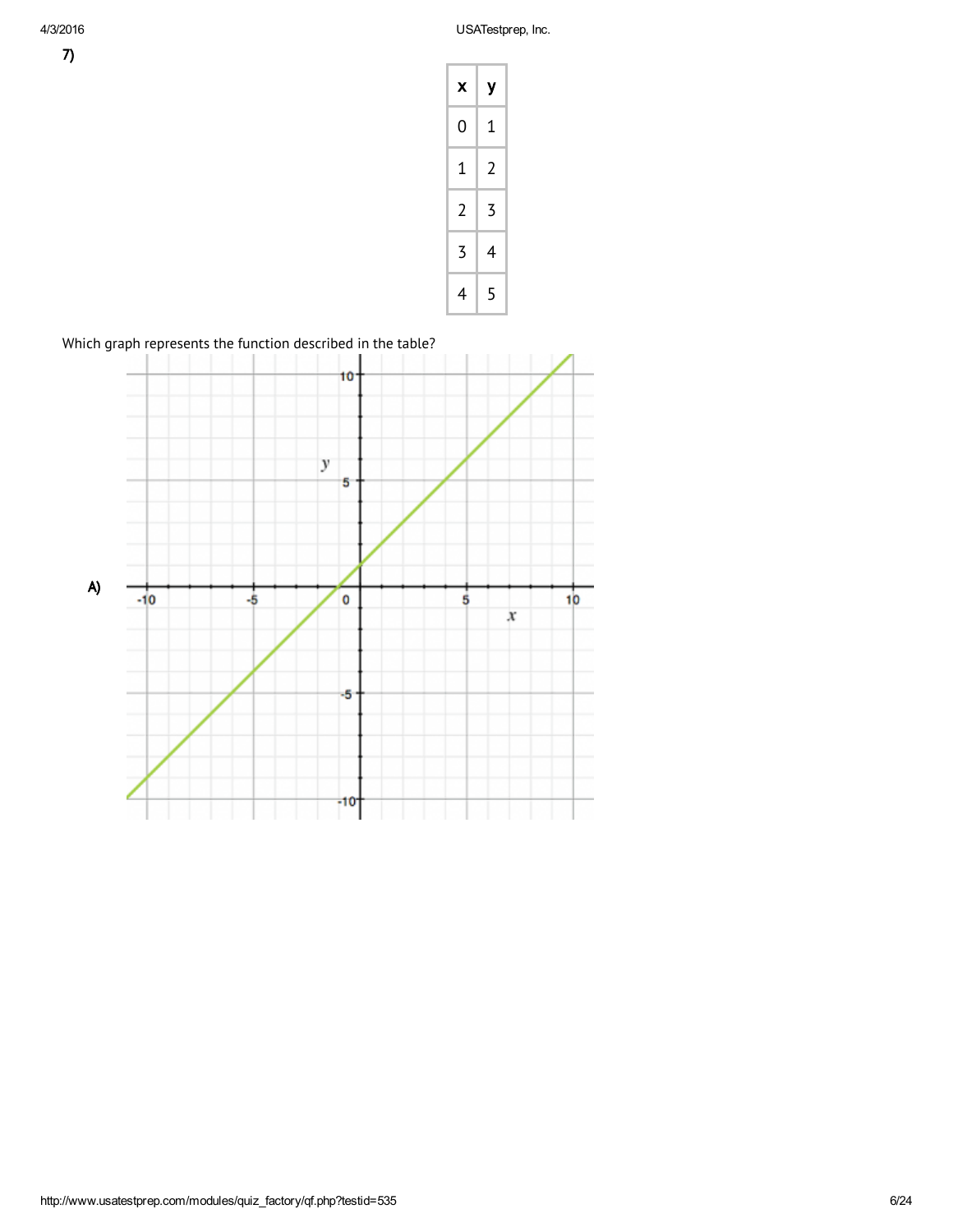

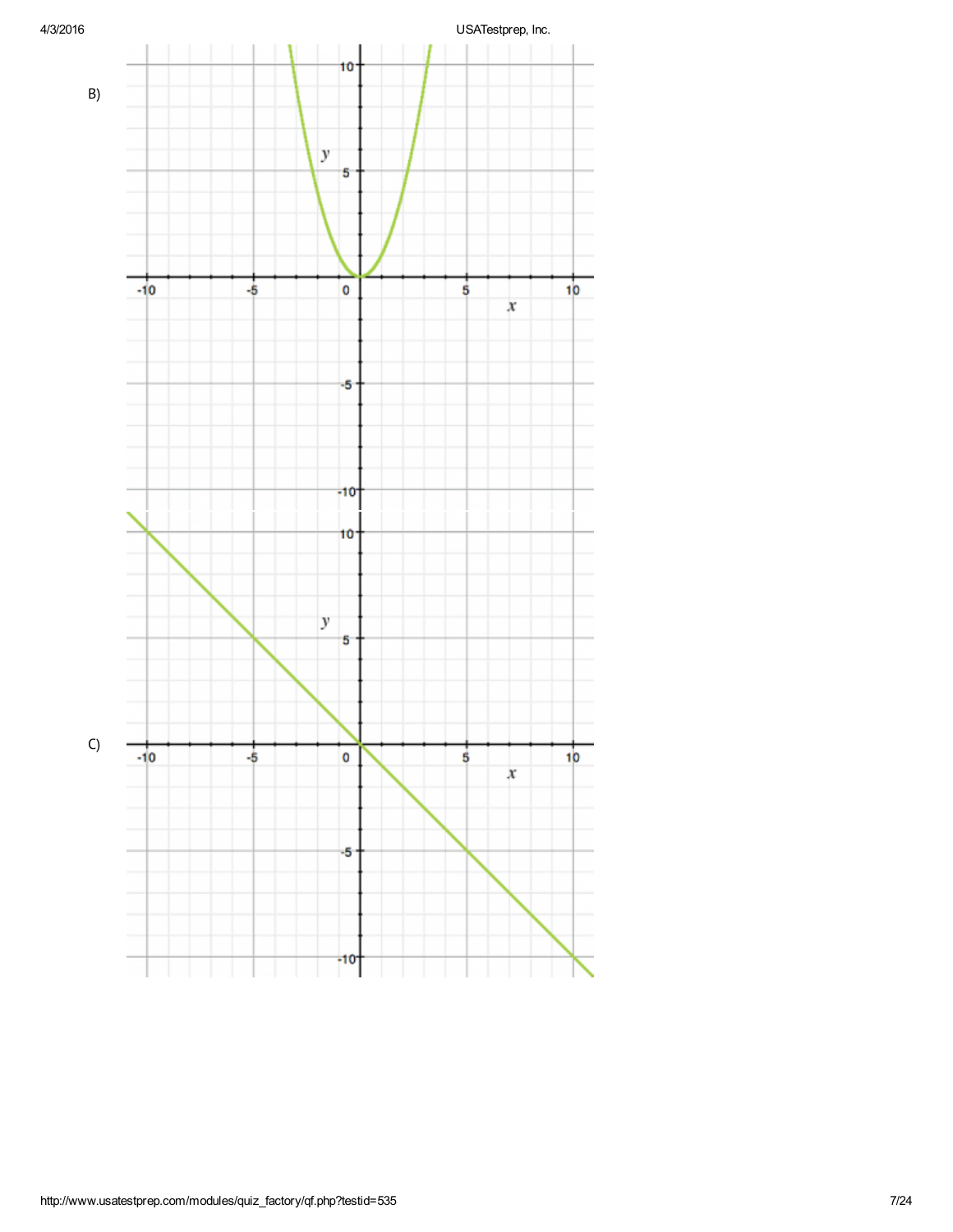

# Explanation:

The solution is **A**. The function described in the table is  $y=x+1$ .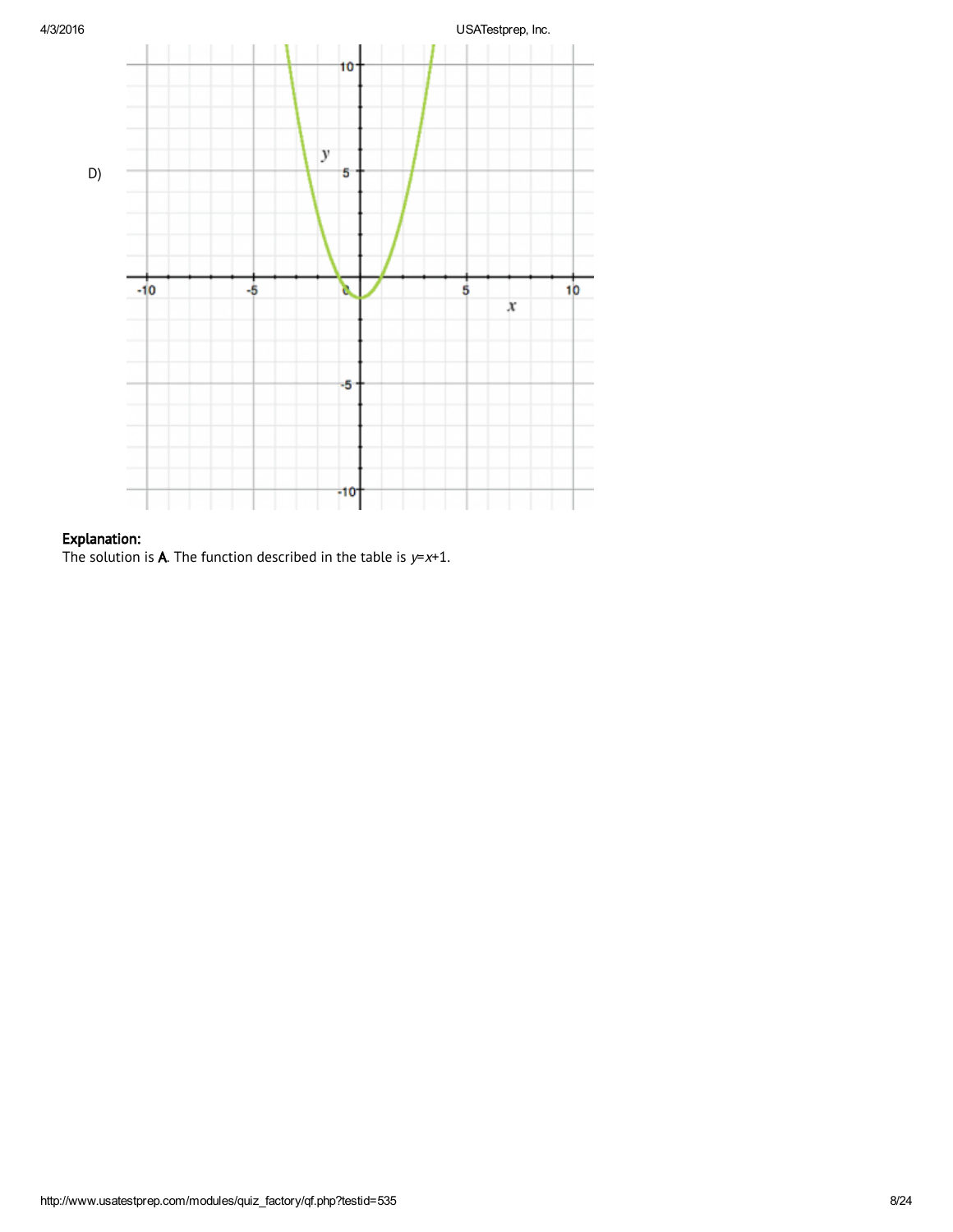| x | у     |
|---|-------|
| 0 | 1     |
| 1 | -3    |
| 2 | $-7$  |
| 3 | $-11$ |
| 4 | $-15$ |

Which equation matches the function described in the table?

- A)  $y = x 4$
- B)  $y = 4x 1$
- C)  $y = -4x + 1$
- D)  $y = -3x 2$

### Explanation:

The solution is  $y = -4x + 1$ . Each y-value in the table is 1 more than -4 times the corresponding x-value.

9)



Tom and Philip were given the graph of a linear function and asked to find the slope. Tom says that the slope is  $\frac{1}{\tau}$ 2 while Philip says

that the slope is 2.

Which reason correctly justifies Tom's answer?

- A) Slope is found by  $\frac{run}{ }$ rise so if you pick two points on the graph you have to count 1 unit to the right and then 2 units up.
- B) Slope is found by  $\frac{run}{t}$ rise so if you pick two points on the graph you have to count 2 units to the left and then 1 unit down.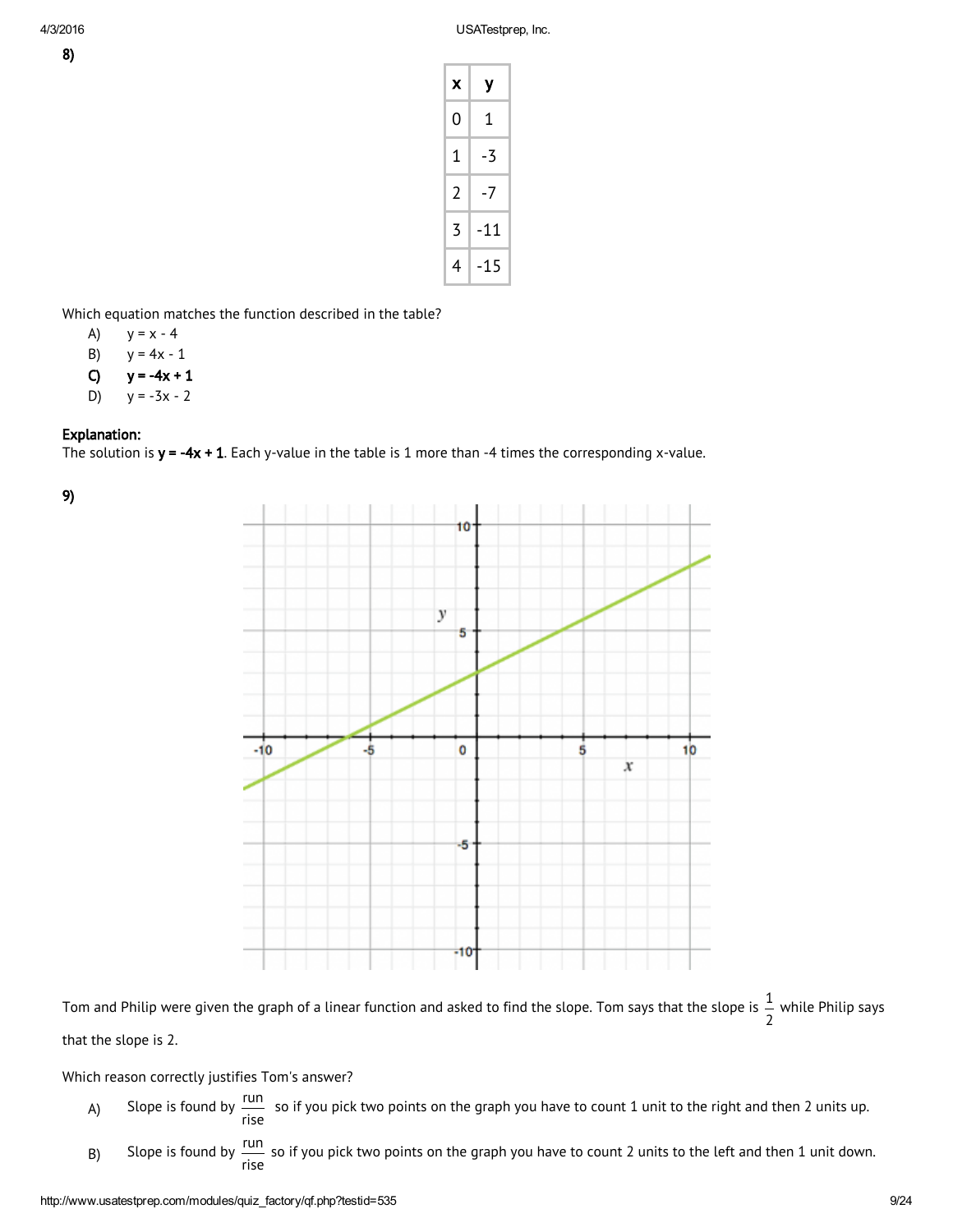- $C)$  Slope is found by  $\frac{run}{}$ rise so if you pick two points on the graph you have to count 1 unit to the right and then 2 units down.
- D) Slope is found by Fise run so if you pick two points on the graph then you have to count 1 unit up and then 2 units to the right.

#### Explanation:

The correct answer is **Slope is found by fise** run so if you pick two points on the graph then you have to count 1 unit up and then 2

**units to the right.** Slope is the vertical change over the horizontal change or  $\frac{rise}{ }$ run . So to find the slope on a graph you want to count

how many units you must go up or down and then how many units you must go left or right. Since Tom's slope was positive you needed two positive directions (up and right) or 2 negative directions (down and left).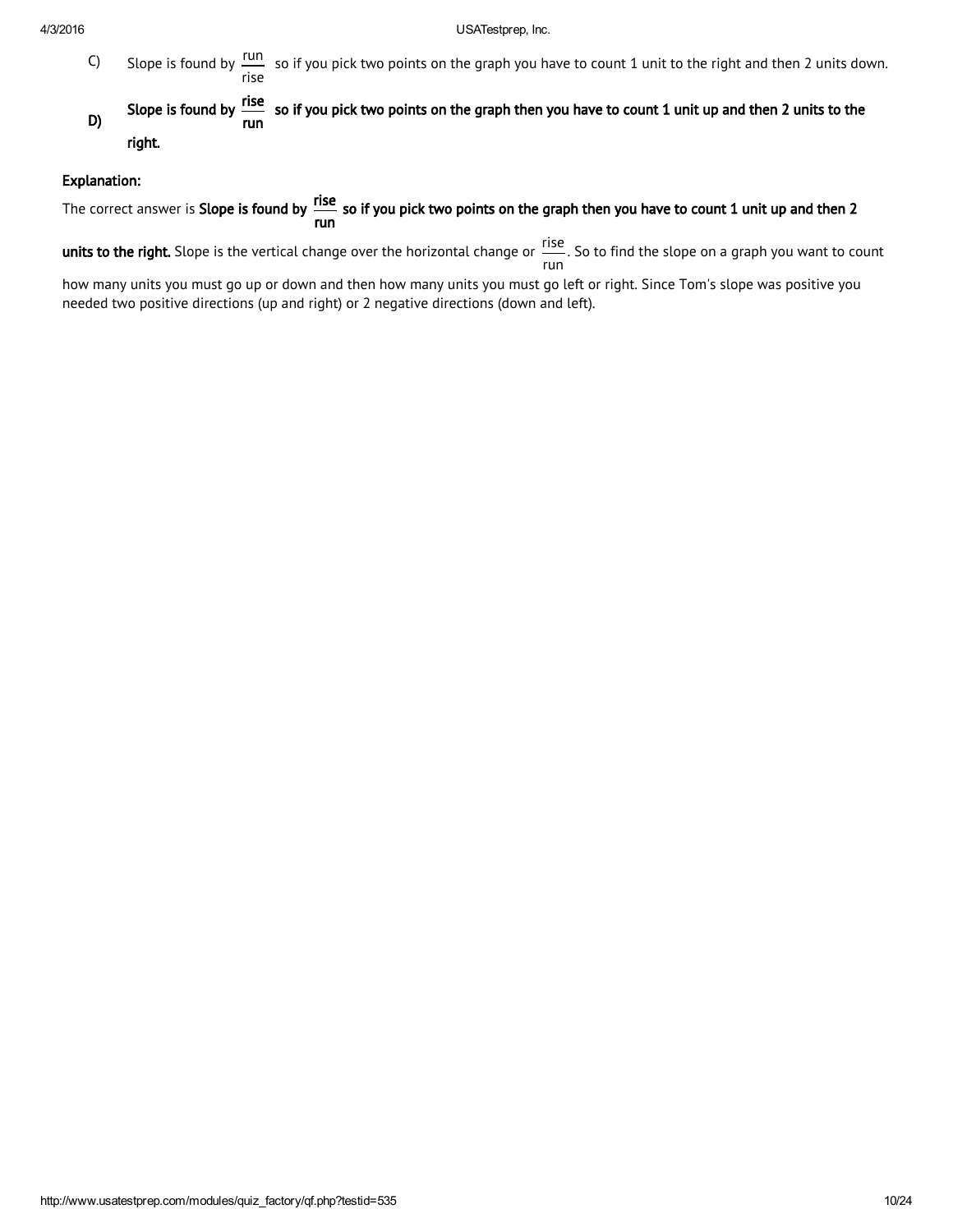

Which graph represents the function described in the table?

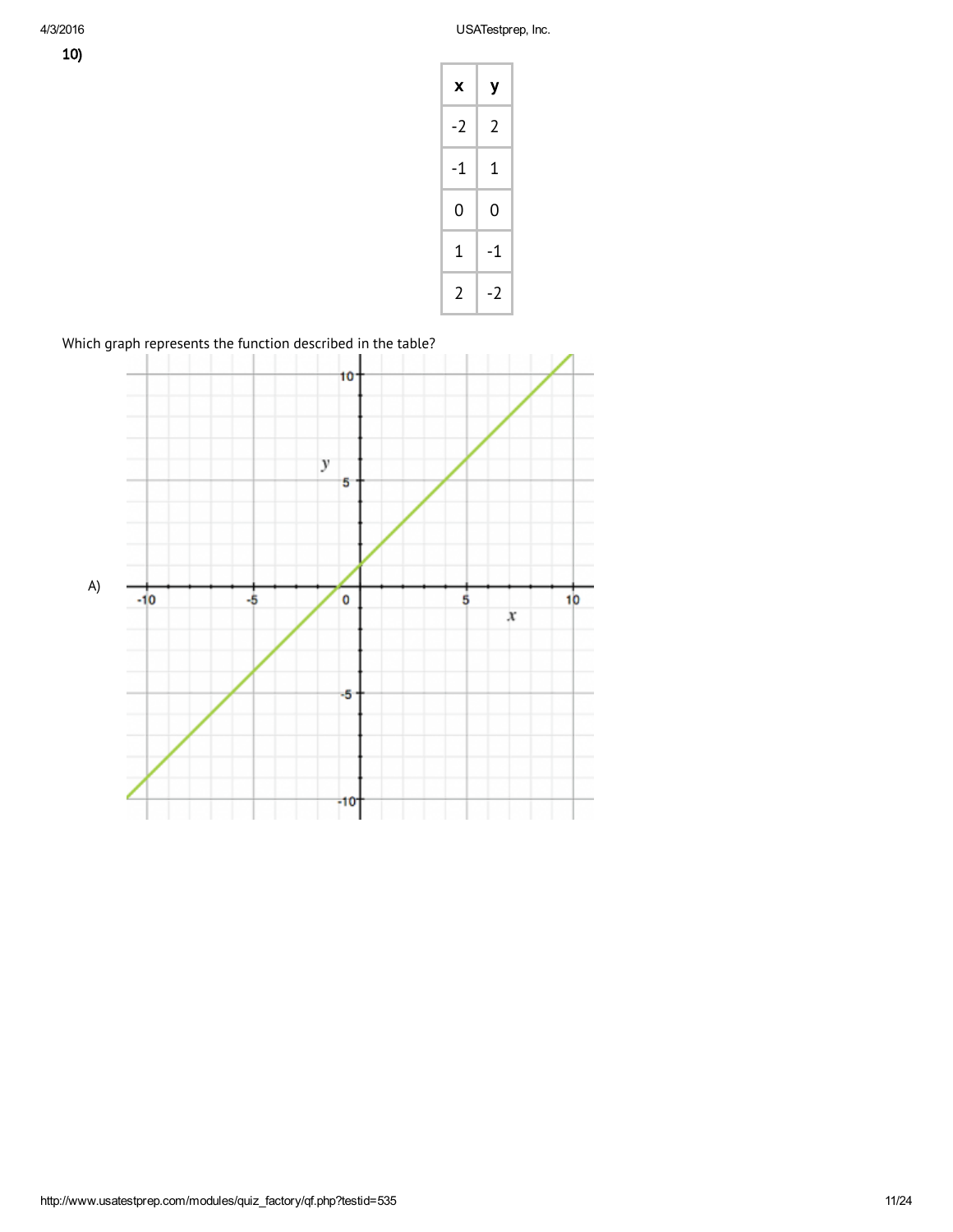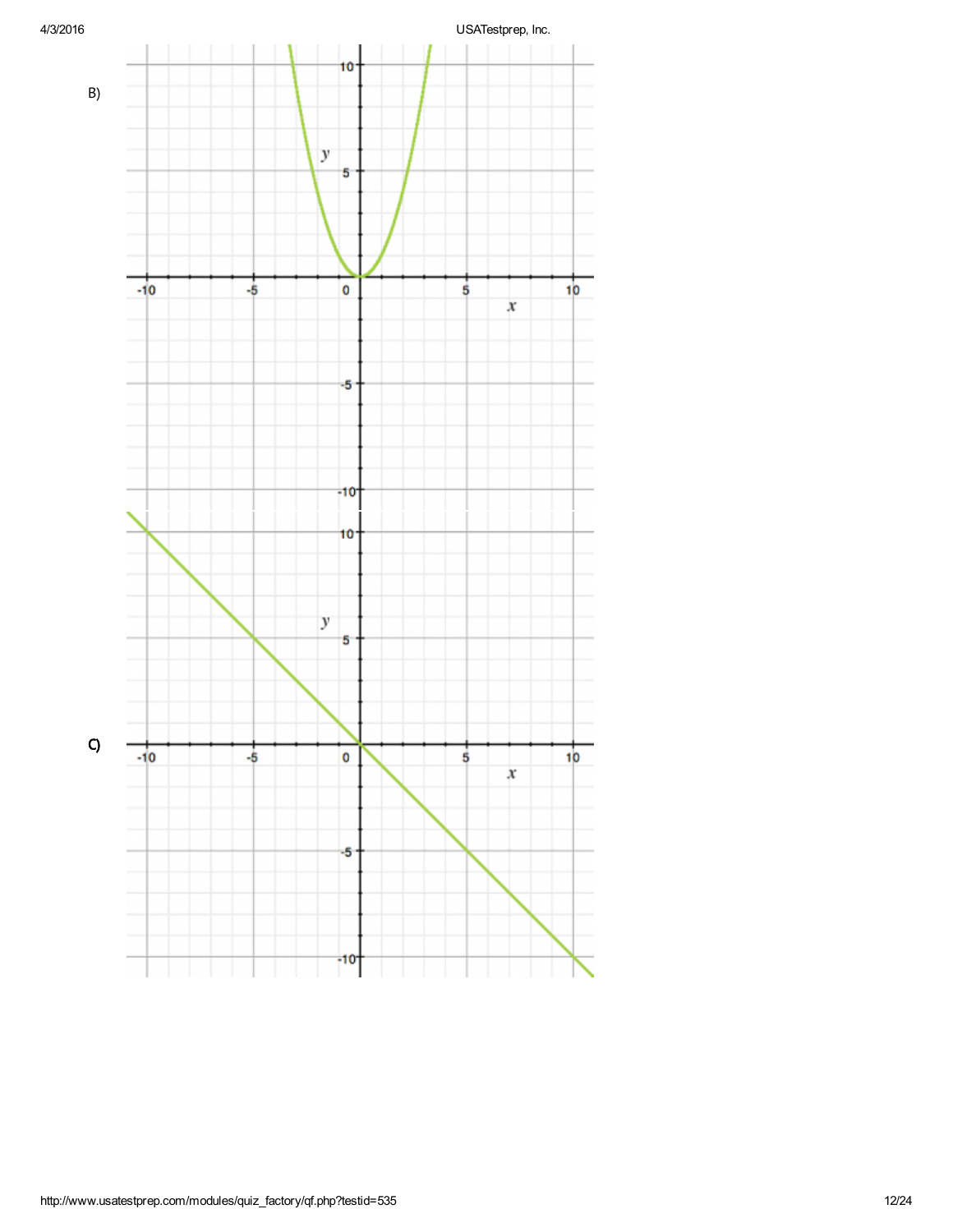

# Explanation:

The solution is **C**. The function described in the graph is  $y = -x$ .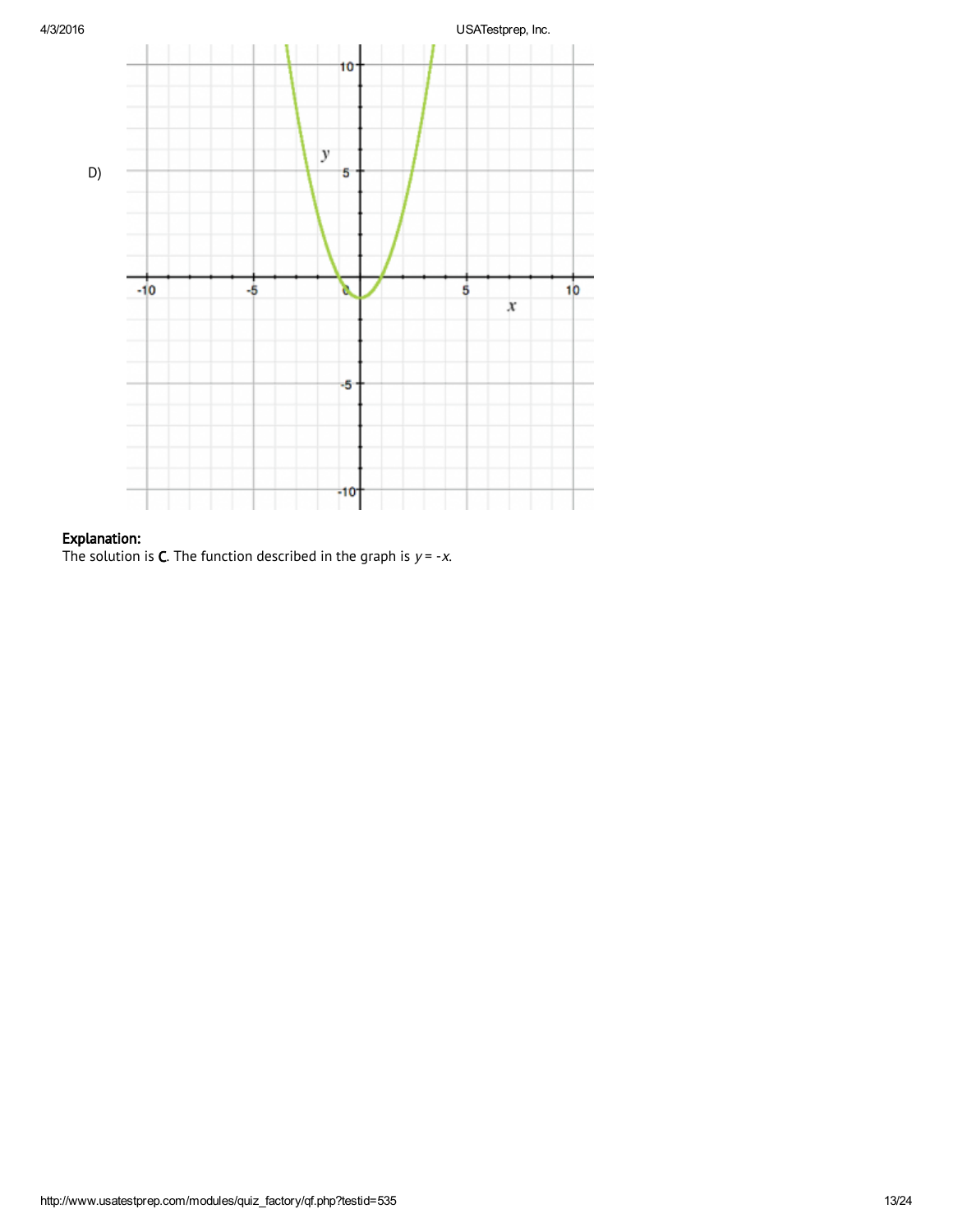| ×<br>ł<br>œ |
|-------------|
|-------------|

| х | у  |
|---|----|
| 0 | -1 |
| 1 | 3  |
| 2 | 7  |
| 3 | 11 |
| 4 | 15 |

Which equation matches the function described in the table?

- A)  $y = 4x$
- B)  $y = x 1$
- C)  $y = x + 5$
- D)  $y = 4x 1$

# Explanation:

The solution is  $y = 4x - 1$ . Each y-value in the table is 1 less than 4 times the corresponding x-value.

12) Which table represents the function  $y = 2x + 4$ ?



## Explanation:

The correct table is Table C. Plug the x-values into the given function and determine which one of the tables gives the correct values.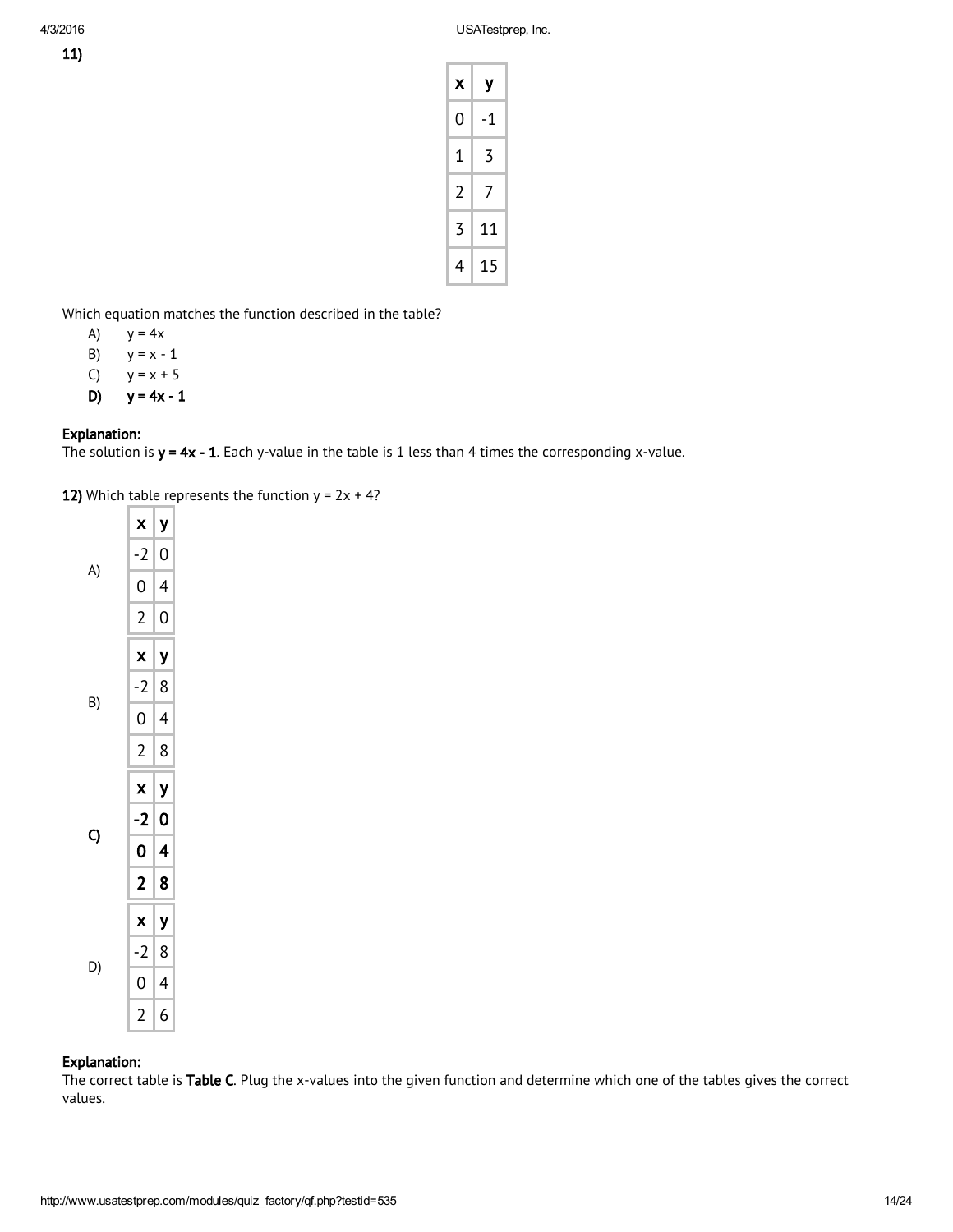13)

| А.             |   | В.             |                |
|----------------|---|----------------|----------------|
| X              | y | X              | у              |
| $\mathbf 1$    | 1 | 1              | $\overline{2}$ |
| $\overline{2}$ | 4 | 2              | 5              |
| 3              | 9 | 3              | 10             |
|                |   |                |                |
| C.             |   | D.             |                |
| X              | y | X              | y              |
| 1              | 3 | 1              | 0              |
| $\overline{2}$ | 6 | $\overline{2}$ | 3              |

Which table can be represented by a line?

- A)
- B)
- C)
- D)

# Explanation:

The solution is **C**. The linear equation that represents table C is  $y = 3x$ .

14)

| x | у  |
|---|----|
| 0 | 3  |
| 1 | 1  |
| 2 | -1 |

Which equation represents the data in the table shown?

- A)  $y = -2x$
- B)  $y = 2x + 3$
- C)  $y = -2x + 3$
- D)  $y = -2x 3$

# Explanation:

The correct answer is  $y = -2x + 3$ . When you substitute the x values into the equations they work in the equation  $y = -2x + 3$ . -2(0) + 3  $= 3 -2(1) + 3 = 1 -2(2) + 3 = -1.$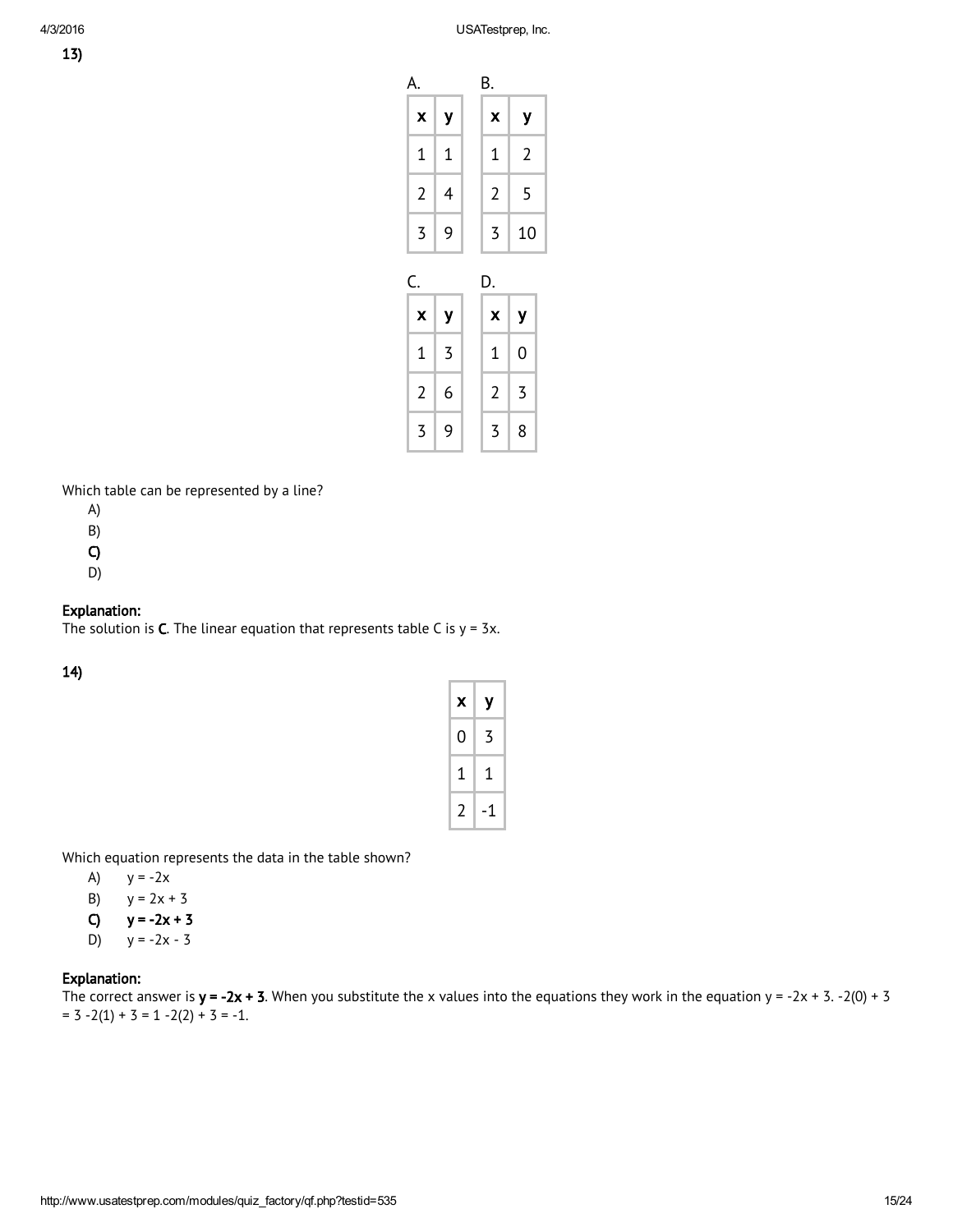**15)** Which table shows the function  $y = -2x + 4$ ?



# Explanation:

The correct table is A. Plug the x-values into the given function and determine which one of the tables gives the correct values.

16)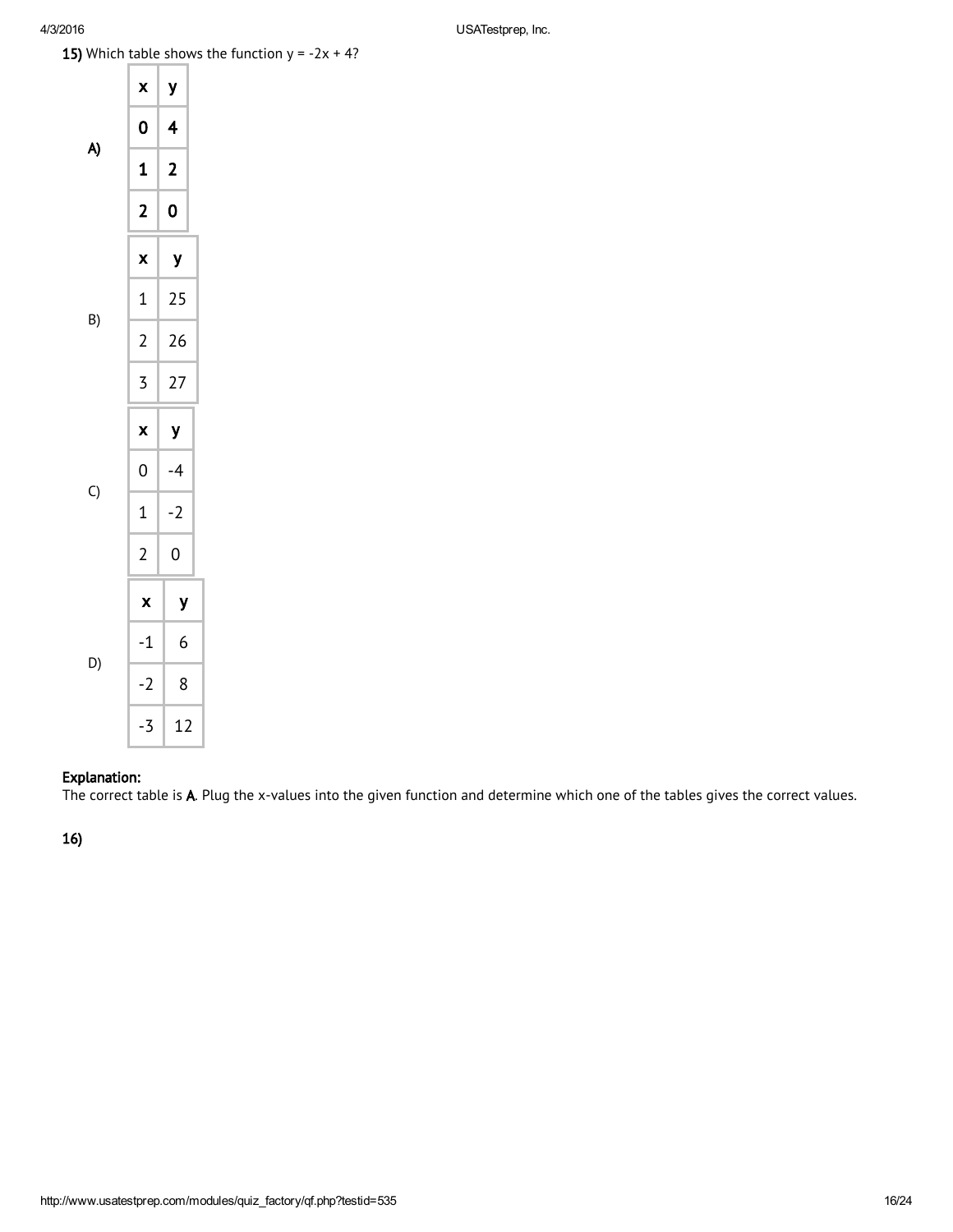

What is the slope of the line?  $\lambda$ 

| A) | - 5                 |
|----|---------------------|
| B) | 1<br>3              |
| C) | 1<br>$\overline{5}$ |
| D) | 3                   |

# Explanation:

The slope of the line above is 3. Slope can be found graphically by taking the rise(+3) and dividing it by the run(+1).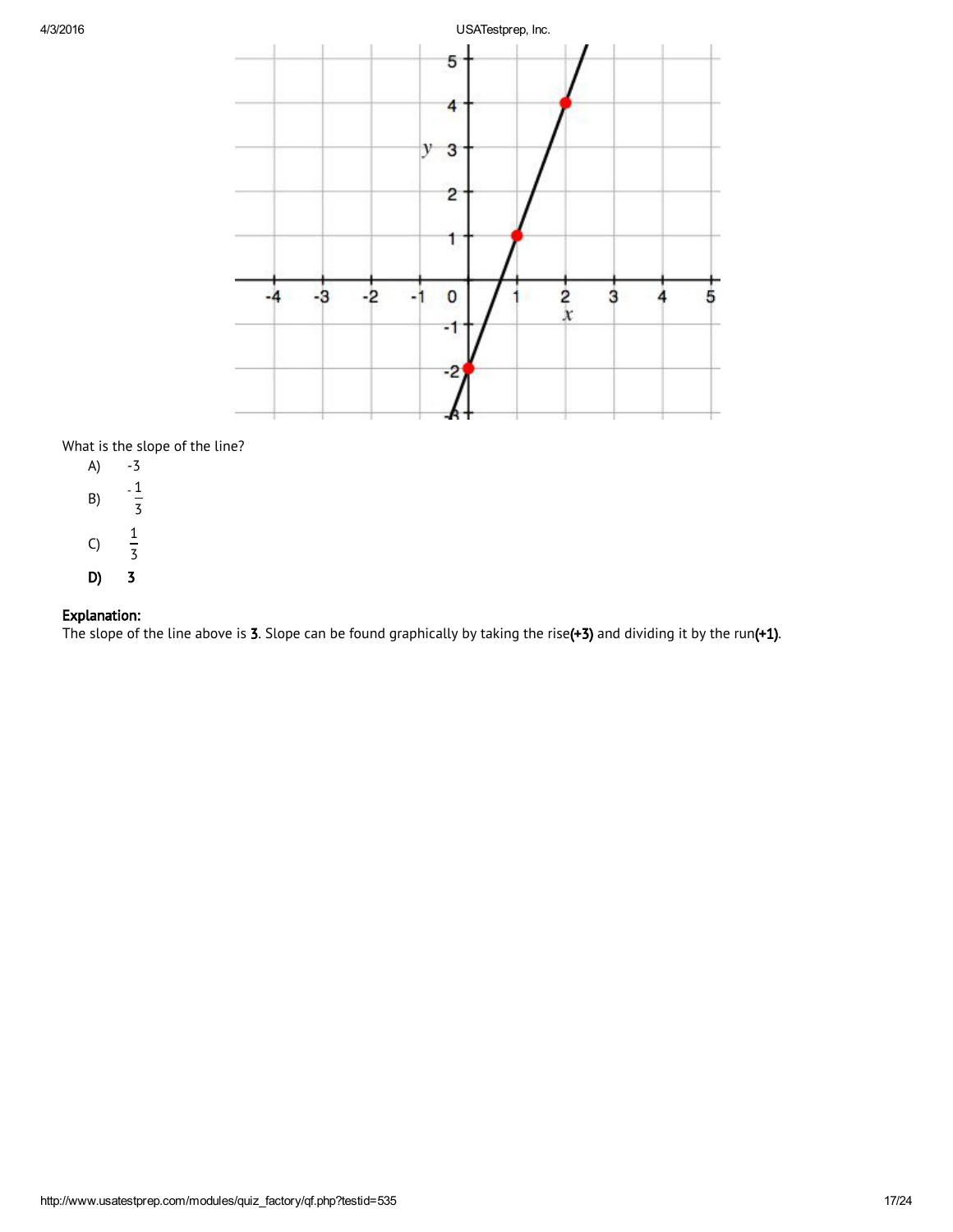| X    | у |
|------|---|
| $-2$ | 3 |
| $-1$ | 3 |
| 0    | 3 |
| 1    | 3 |
| 2    | 3 |

Which graph represents the function described in the table?

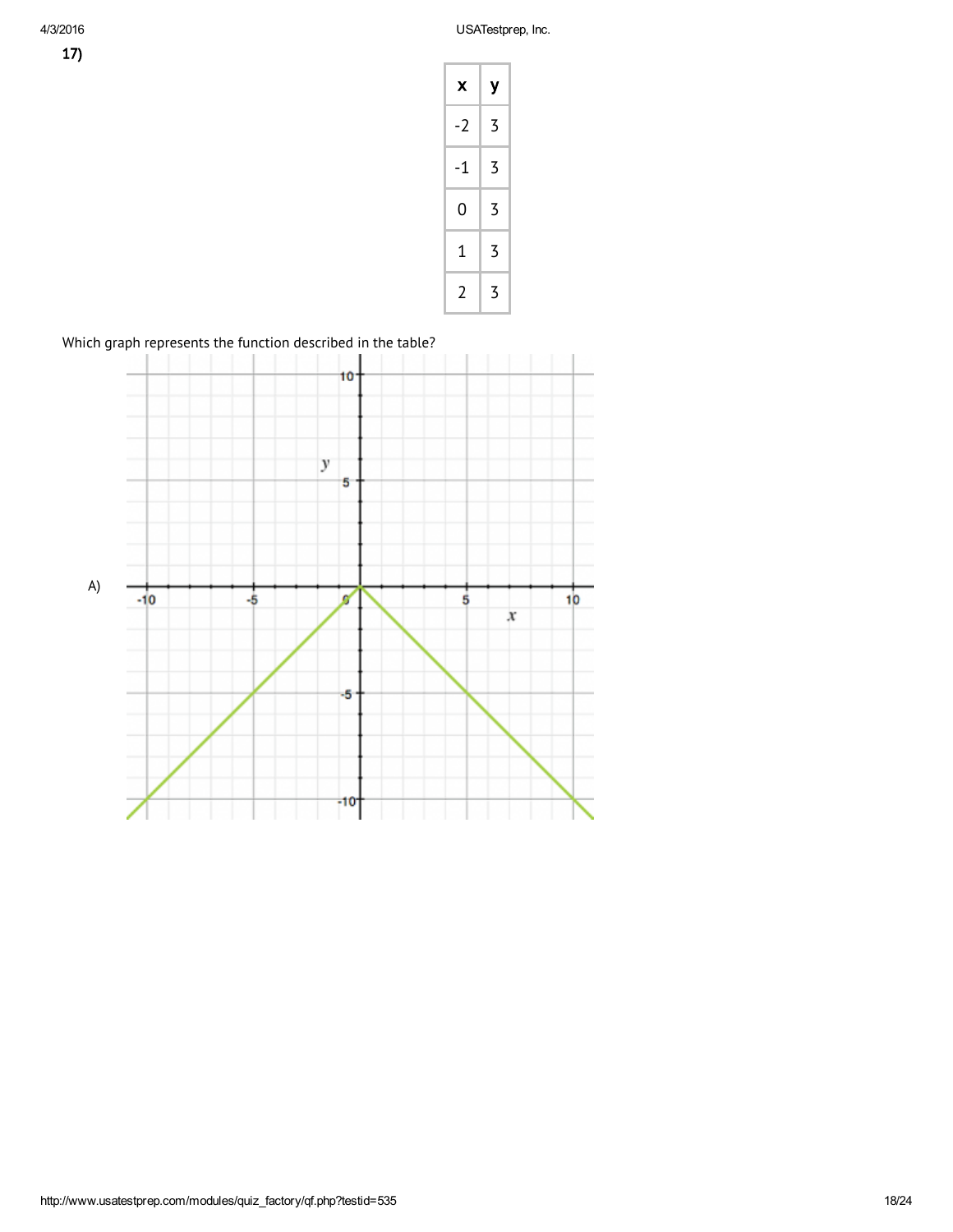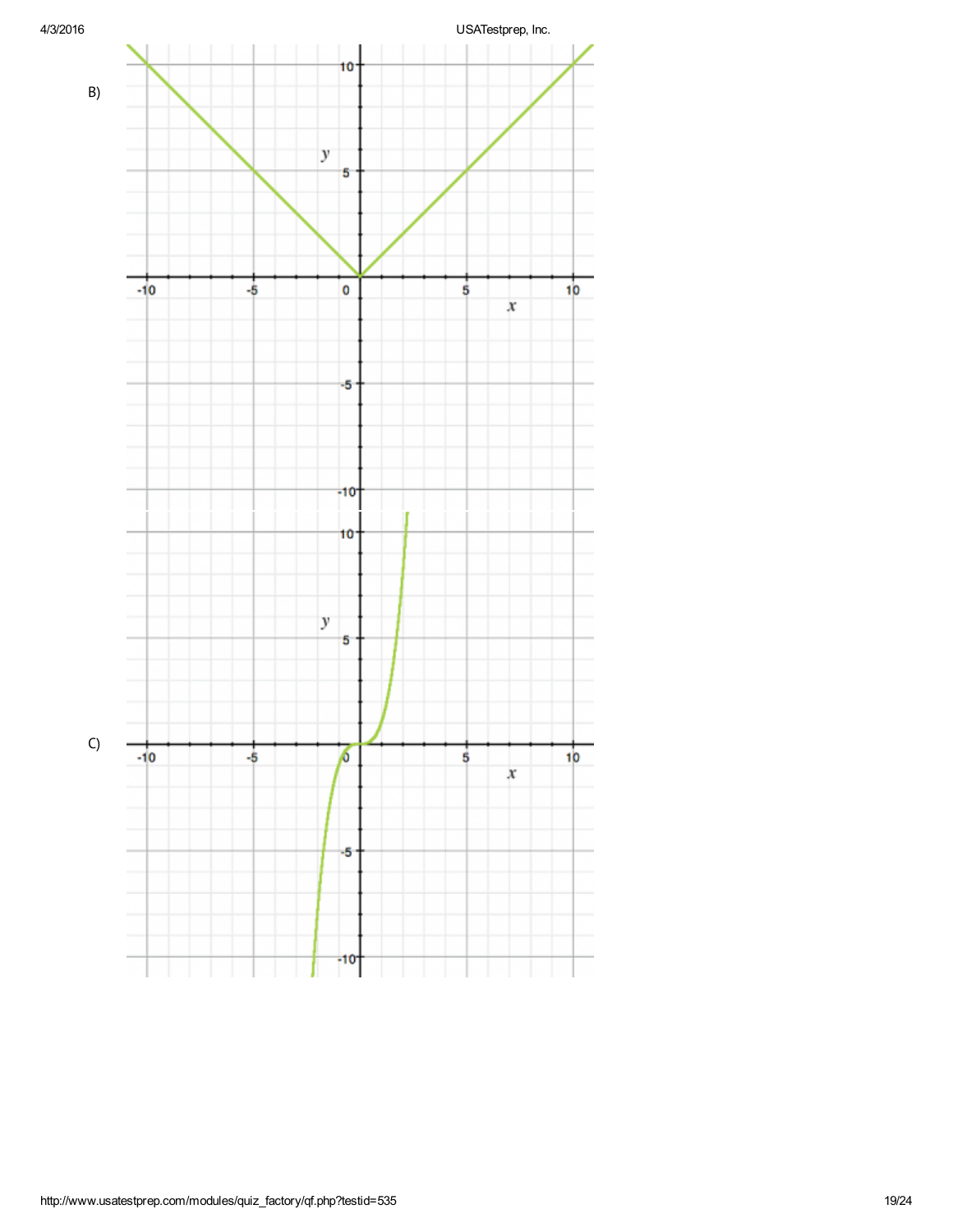

# Explanation:

The solution is **D**. The function described in the table is  $y=3$ .

18)

| А.             |                | В.             |    |
|----------------|----------------|----------------|----|
| X              | y              | X              | У  |
| $\mathbf 1$    | $\overline{2}$ | 1              | 4  |
| 2              | 8              | $\overline{2}$ | 24 |
| 3              | 18             | 3              | 36 |
|                |                |                |    |
| Ć.             |                | D.             |    |
| X              | у              | X              | У  |
| $\mathbf{1}$   | 3              | 1              | 3  |
| $\overline{2}$ | 12             | 2              | 5  |

Which table can be represented by a line?

- A)
- B)
- C)
- 

D)

# Explanation:

The solution is **D**. The linear equation that matches table D is  $y = 2x + 1$ .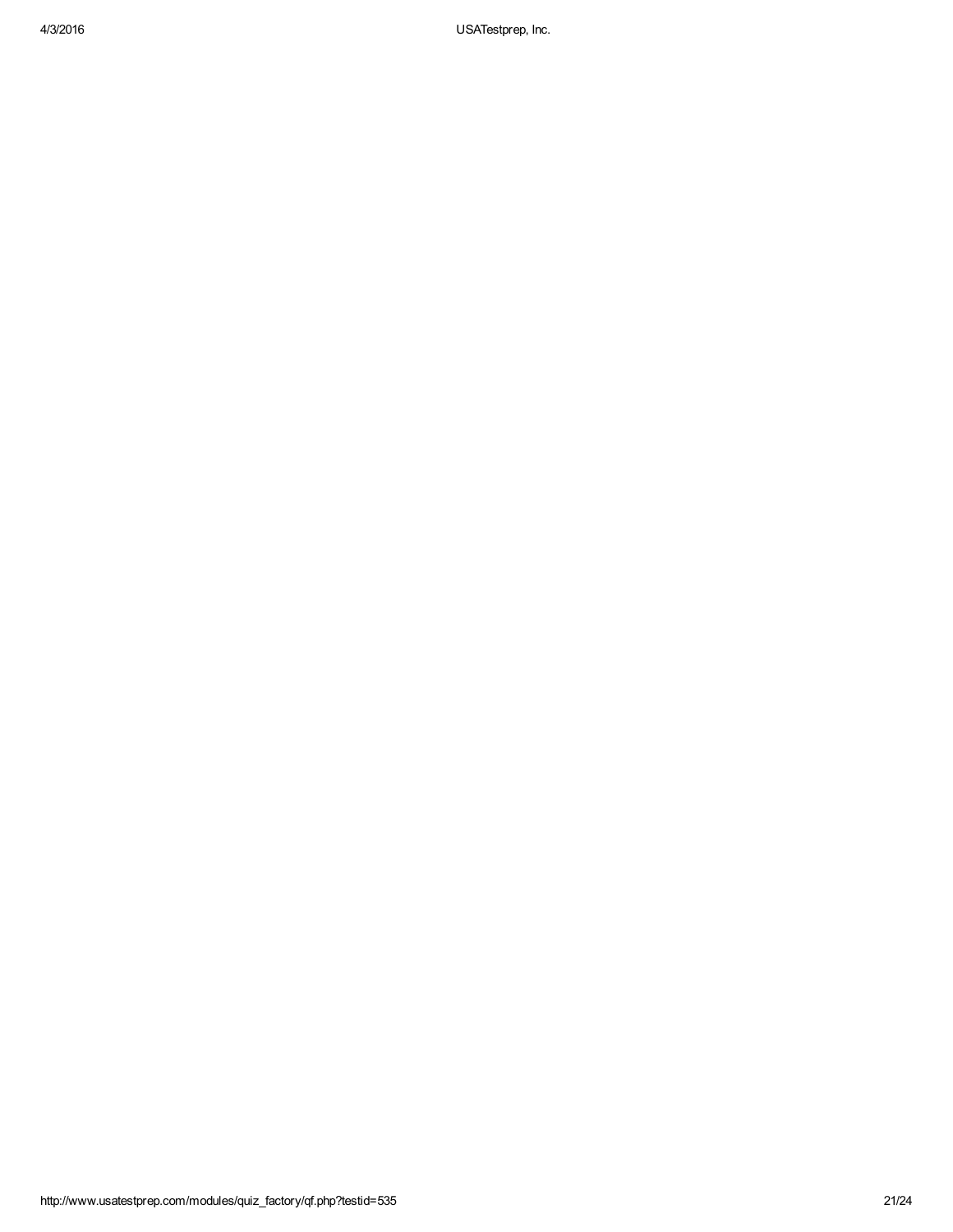|               | End of day Distance from home |
|---------------|-------------------------------|
| 1             | 383                           |
| $\mathcal{L}$ | 682                           |
| 3             | 1132                          |
| 4             | 1503                          |
| 5             | 1906                          |
|               | 2196                          |

In the table, Adam recorded the miles he traveled each day while traveling from Florida to California. Calculate the average rate of change between day 4 and day 6.

A) 231 miles

- B) 290 miles
- C) 347 miles

D) 440 miles

### Explanation: 346.5 miles

|    | $\frac{\Delta f(x)}{g} = \frac{2196 - 1503}{g} = \frac{693}{g} = 346.5$ |  |
|----|-------------------------------------------------------------------------|--|
| Λx |                                                                         |  |

**20)** Calculate the average rate of change of f(x) =  $3x^2 + 2x + 1$  for  $2 \le x \le 4$ .

A) 10

B) 20

C) 37

D) 40

# Explanation:

20

```
f(x) = 3x^2 + 2x + 1 for 2 \le x \le 4
```
 $f(2) = 17$  $f(4) = 57$ 

Δf(x) Δx  $=$   $\frac{57 - 17}{ }$ 4 - 2  $= \frac{40}{10}$ 2 = 20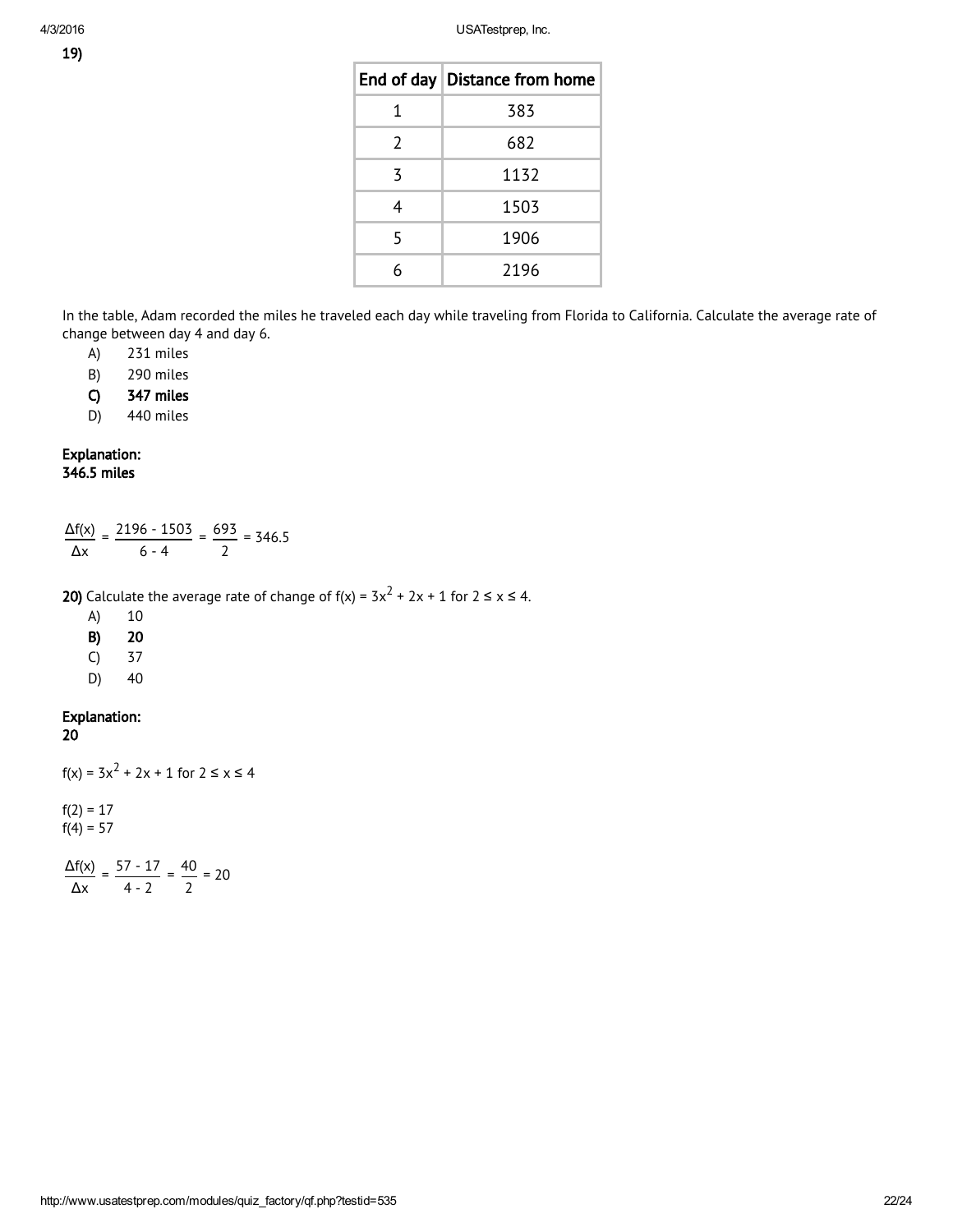21) For every 6 boxes sold, Stephanie makes a profit of \$8.10. Which table shows this same rate of change?

| А                      |               |                        |         |
|------------------------|---------------|------------------------|---------|
| <b>Number of Boxes</b> | <b>Profit</b> | <b>Number of Boxes</b> | Profit  |
| 15                     | \$20.25       | 8                      | \$10.80 |
| 17                     | \$22.95       | 10                     | \$12.15 |
| 19                     | \$25.65       | 12                     | \$13.50 |
| 21                     | \$28.35       | 14                     | \$14.85 |

| <b>Number of Boxes</b> | Profit  | <b>Number of Boxes</b> | Profit  |
|------------------------|---------|------------------------|---------|
| 15                     | \$13.25 | 8                      | \$14.85 |
| 17                     | \$18.95 | 10                     | \$16.20 |
| 19                     | \$21.65 | 12                     | \$17.55 |
| 21                     | \$24.35 | 14                     | \$18.90 |

A) A

B) B

C) C

D) D

# Explanation:

For every 1 box sold, Stephanie makes a profit of \$1.35. Table A shows this same rate.

22) Between x = 0 and x = 1, which function has a greater average rate of change than y =  $3^{\times}$  ?

A)  $y = -8x + 2$ B)  $y = 5x + 2$ C)  $y = 4^{-x}$ D)  $y = -5^x$ 

# Explanation:

average rate of change =  $\frac{\Delta y}{\Delta}$ Δx

The average rate of changes for each of the functions between 0 and 1 is -8, 5,  $\cdot \frac{3}{7}$ 4 , and -6. The average rate of change of  $y = 3^x$  is 2. Therefore the largest average rate of change is 5, which is the function  $y = 5x + 2$ 

23) Between  $x = 2$  and  $x = 3$ , which function has the largest average rate of change?

A)  $y = 6^{x-1}$ B)  $y = 7^{x-2}$ C)  $y = 4^{x + 1}$ D)  $y = 4^{x - 1}$ 

# Explanation:

average rate of change =  $\frac{\Delta y}{\Delta}$ Δx

The average rate of change from  $x = 2$  to  $x = 3$  of the four functions are 12, 192, 30, 6 Therefore the function with the largest average rate is  $\mathsf{y}$  =  $\mathsf{4}^\mathsf{x+1}$  with an average rate of change of 192.